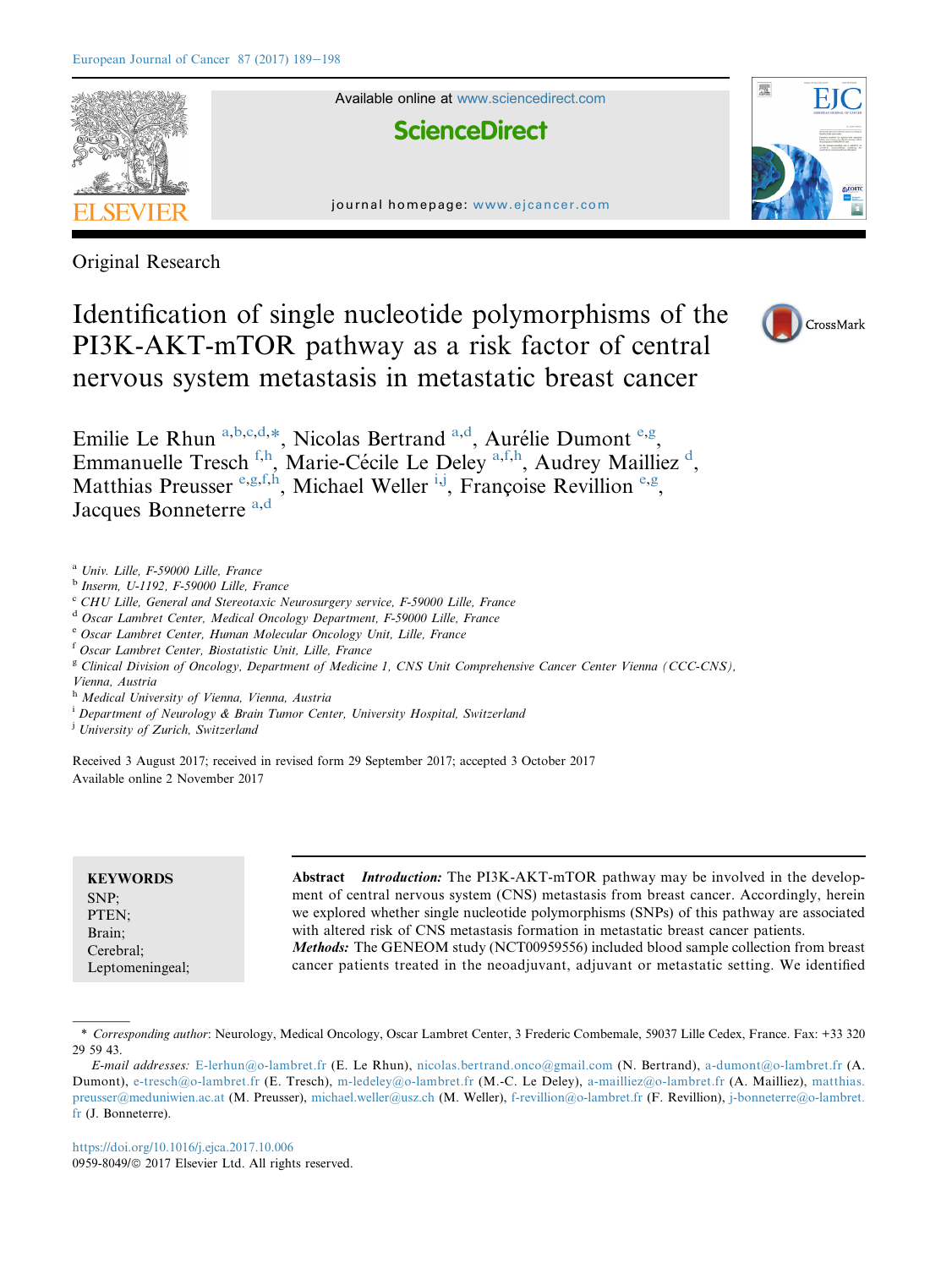Prediction; Genetic; Predisposition; Prevention

patients with CNS metastases for comparison with patients without CNS metastasis, defined as either absence of neurological symptoms or normal brain magnetic resonance imaging (MRI) before death or during 5-year follow-up. Eighty-eight SNPs of phosphoinositide 3 kinase (PI3K)/protein kinase B (AKT)/mammalian (or mechanistic) target of rapamycin (mTOR) pathway genes were selected for analysis: AKT1 (17 SNPs), AKT2 (4), FGFR1 (2), mTOR (7), PDK1 (4), PI3KR1 (11), PI3KCA (20), PTEN (17), RPS6KB1 (6).

Results: Of 342 patients with metastases, 207 fulfilled the inclusion criteria: One-hundred-andseven patients remained free of CNS metastases at last follow-up or date of death whereas 100 patients developed CNS metastases. Among clinical parameters, hormonal and human epidermal growth factor receptor-2 (HER2) status as well as vascular tumour emboli was associated with risk of CNS metastasis. Only PI3KR1-rs706716 was associated with CNS metastasis in univariate analysis after Bonferroni correction ( $p < 0.00085$ ). Multivariate analysis showed associations between AKT1-rs3803304, AKT2-rs3730050, PDK1-rs11686903 and PI3KR1-rs706716 and CNS metastasis .

Conclusion: PI3KR1-rs706716 may be associated with CNS metastasis in metastatic breast cancer patients and could be included in a predictive composite score to detect early CNS metastasis irrespective of breast cancer subtype.

 $© 2017 Elsevier Ltd. All rights reserved.$ 

#### 1. Introduction

Breast cancer represents the most common cancer in women. Central nervous system (CNS) metastases occur in up to 10% of patients [\[1\]](#page-8-0) and herald poor outcome: survival varies from 2.7 to 26.8 months with solid brain metastases, by breast cancer subtype [\[2\]](#page-8-0) and is 4 months with leptomeningeal metastases  $[3-6]$  $[3-6]$ . Treatment of CNS metastasis aims not only for prolonging survival, but also at prevention or delay of neurological deterioration [\[7\]](#page-8-0).

The identification of patients at risk could help to increase the efficacy of treatment of CNS metastasis. While cerebrospinal imaging is not part of standard follow-up in patients without neurological signs, the identification of subgroups of patients at risk could allow the implementation of more intensive follow-up and early intervention strategies.

Brain metastases risk is increased in triple-negative breast cancers (TNBCs) and human epidermal growth factor receptor 2 (HER2)-positive tumours  $[1,8-14]$  $[1,8-14]$  $[1,8-14]$ . Risk factors for leptomeningeal metastases include opening of the cerebral ventricular system during surgery for solid brain metastases and resection of cerebellar metastases  $[15,16]$  and breast cancer patients specifically lobular subtype and TNBCs  $[4-6,17]$  $[4-6,17]$  $[4-6,17]$ .

Genetic variations could also help to define populations at risk. Single nucleotide polymorphisms (SNPs) represent the most frequent type of variations of the human genome  $[18]$ : they represent a single nucleotide variation at a specific position in the genome present at a frequency of  $1-50%$  in the general population that is maintained through heredity. While not causing disease, SNPs can modify protein structure and function and thereby influence susceptibility to disease, including cancer [\[18\]](#page-8-0).

The phosphoinositide 3-kinase (PI3K)/protein kinase B (AKT)/mammalian (or mechanistic) target of rapamycin (mTOR) [PI3K-AKT-mTOR] pathway controls cell cycle, survival, differentiation, proliferation, motility, metabolism and genomic stability and may be the most frequently activated pathway in human cancer  $[19-21]$  $[19-21]$ . Moreover, it also regulates the behaviour of normal cells and contributes to host cell-tumour cell interactions, e.g. during angiogenesis and inflammation  $[21-27]$  $[21-27]$ . PI3K-AKT-mTOR pathway genetic lesions are frequent in breast cancer and may mediate resistance to HER2-targeted agents and hormonal agents [\[28\]](#page-9-0). Activation of the PI3K pathway has specifically been observed in brain metastases from breast cancer, regardless of subtype as defined by hormone receptor or HER2 status [\[29,30\]](#page-9-0), potentially mediated by the loss of PTEN expression as demonstrated in paired primary tumour and brain metastasis samples [\[31\].](#page-9-0) In fact, the loss of phosphatase and tensin homologue deleted on chromosome ten (PTEN), a tumour suppressant, may directly promote brain invasiveness of metastatic breast cancer cells [\[27\]](#page-9-0). Herein, we sought to identify SNPs of the PI3K-AKT-mTOR pathway associated with increased risk of CNS metastasis formation in patients with metastatic breast cancer.

#### 2. Materials and methods

#### 2.1. Patients

We conducted a secondary analysis in a subpopulation of patients from the GENEOM study (NCT00959556) that aimed at identifying constitutional genetic variants predictive of response to chemotherapy and hormone therapy in adult patients with histologically confirmed breast cancer and included 914 women between November 2007 and January 2012. Our aim was to identify biomarkers of CNS metastasis risk among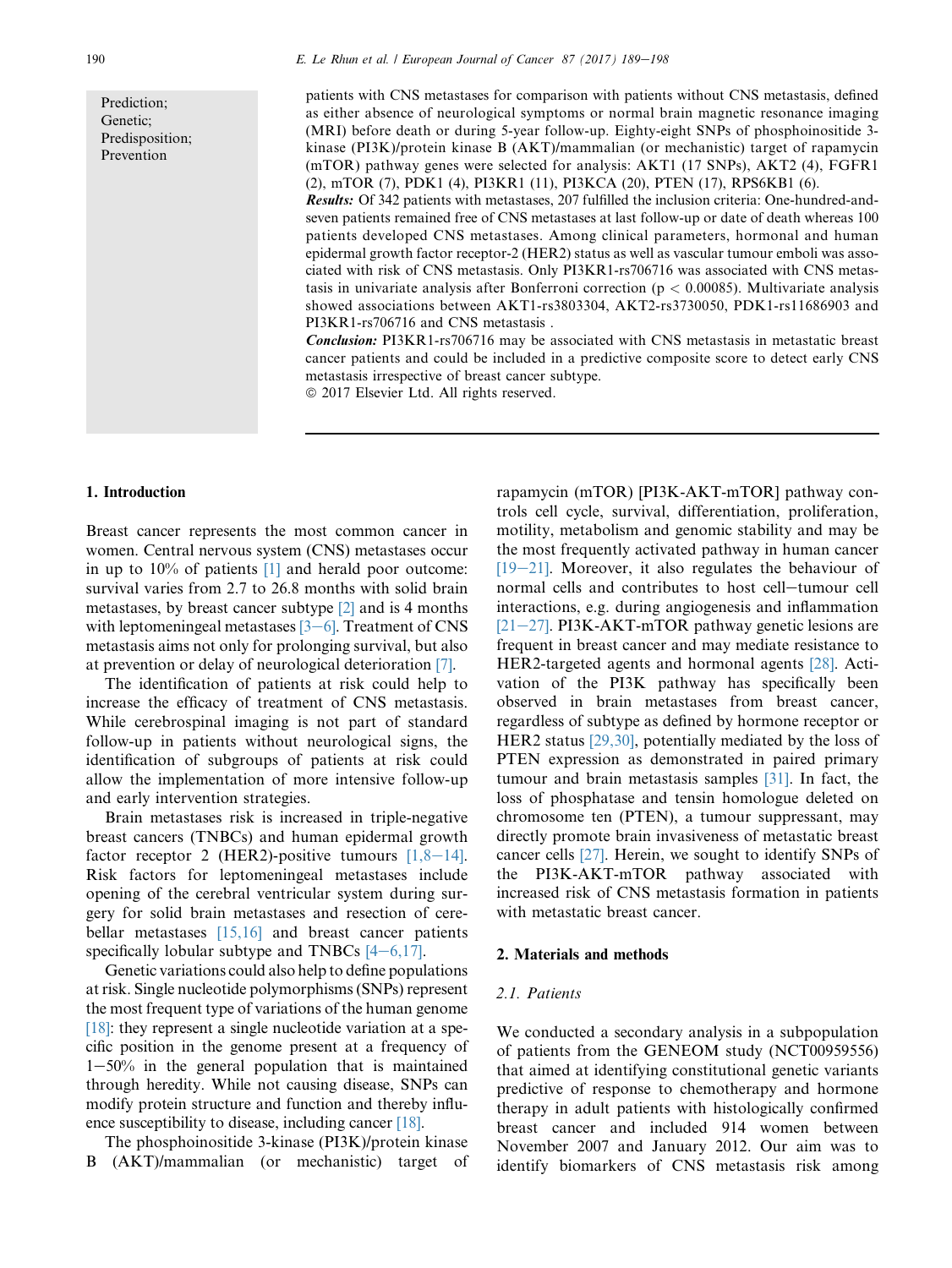patients who developed metastases, at diagnosis of breast cancer or during follow-up  $(n = 342)$ (Supplementary Note 1). Among patients fulfilling the inclusion criteria ( $n = 207$ ), CNS metastases were diagnosed at initial diagnosis of breast cancer or during follow-up, on brain magnetic resonance imaging (MRI)  $(n = 87, 87%)$  or cranial computed tomography (CT)  $(n = 13, 13%)$ . Histological confirmation was obtained in 10 brain metastasis patients. Leptomeningeal metastasis was defined by the presence of tumour cells in the cerebrospinal fluid (CSF) ( $n = 25$ ) or by characteristic MRI findings in a patient presenting with clinical signs suggestive of leptomeningeal metastases in the absence of positive CSF cytology ( $n = 15$ ). In nine patients, the diagnosis was based on clinical evaluation and brain imaging only. Patients with extra-CNS metastasis only were defined by the absence of neurological symptoms or signs or normal brain MRI before death or during at least 5 years of follow-up after the diagnosis of the first metastasis. Patients with neurological symptoms of unclear origin, unclear cause of death or follow-up below 5 years after the diagnosis of the first metastasis were excluded.

## 2.2. SNP selection

SNPs of the PI3K-AKT-mTOR pathway were selected based on a systematic literature search. Eligible SNPs had to have a minor allele frequency  $\geq 0.05$  in a European population, based on a 1000 genomes database ([https://phase3browser.1000genomes.org/index.html\)](https://phase3browser.1000genomes.org/index.html). Eighty-eight SNPs of the PI3K-AKT-mTOR pathway were finally considered for the genomic analysis. Two were excluded (AKT1-rs3803304 and AKT1-rs2498786) due to a discordance between frequencies observed in our population and the database. A total of 86 SNPs was finally analysed (Supplementary Table 1). Details on genomic analyses and SNP studies are provided in Supplementary Note 2.

## 2.3. Statistical analysis

Overall survival (OS) was defined as time interval from diagnosis until death from any cause using the Kaplan–Meier method. Patients alive were censored at last follow-up. Cumulative incidence of CNS metastases was estimated using a competing risk approach considering the time interval from diagnosis of first metastasis to the date of diagnosis of CNS metastases, with death without CNS metastases considered as a competing event; patients alive without CNS metastases were censored at the date of last follow-up. Associations between CNS metastases and clinical parameters and genomic parameters were evaluated using subdistribution hazard ratios estimated in Fine and Gray regression models. The first step consisted in the analysis of clinical factors. A multivariate competing risk regression model was performed for parameters significantly associated with CNS metastasis in univariate analysis ( $p < 0.05$ ).

A similar type of modelling was used for the second step of the analysis, evaluating the association of genomic parameters with the risk of CNS metastases. An SNP was considered as evaluable after verification of comparison for genotypic frequencies according to the Hardy-Weinberg equilibrium. SNPs were excluded if the minor allele frequency was below  $1\%$ , or if genotyping analyses were performed in less than 90% of the patients of the cohort. Patients with less than 90% of SNPs analysed were excluded. For each SNP, the analysis was performed considering a dominant model (dominant genotype versus others), recessive model (recessive genotype versus others) or log-additive model (three ordered genotypic classes). The significance level was set to  $p < 0.05$ , and a Bonferroni correction for multiple testing was also determined according to the number of independent SNPs evaluated (threshold  $= 0.05/number$  of independent SNPs with  $r^2$  < 0.8). SNPs significantly associated with CNS metastasis in univariate analysis (using level  $p < 0.05$ ) were included in a multivariate competitive risks regression model including a step by step selection procedure of variables. Akaike information criterion (AIC) was applied for the selection of the appropriate SNP coding when several modellings were associated with CNS metastasis. A composite score was also computed from the estimated regression coefficients of the multivariate model including all SNPs significant at a 5%-significant level. Last, the association of this genomic score with the risk of CNS metastases was evaluated in multivariate analysis adjusted for clinical parameters significantly linked to CNS metastasis. Confidence intervals were re-estimated using a bootstrap approach with 1000 samplings. Harrell C discrimination index was computed. Statistical analyses were performed using Stata software (StataCorp. 2013. Stata Statistical Software: Release 13. College Station, TX: StataCorp LP) and SNPassoc package of R software v3.3.1.

## 3. Results

## 3.1. Clinical patient characteristics

Among the 914 patients enrolled in GENEOM trial, 342 patients had metastatic disease, 119 at diagnosis of breast cancer and 223 during follow-up. Among these 342 patients, 135 patients were excluded, leading to a study population of 207 patients [\(Fig. 1\)](#page-3-0). The median follow-up of this cohort is  $9.1$  years (range  $4.8-10.5$ ) after the diagnosis of first metastasis. Overall, 107 patients remained free of CNS metastases at last follow-up or date of death whereas 100 patients developed CNS metastases. Median time interval between first diagnosis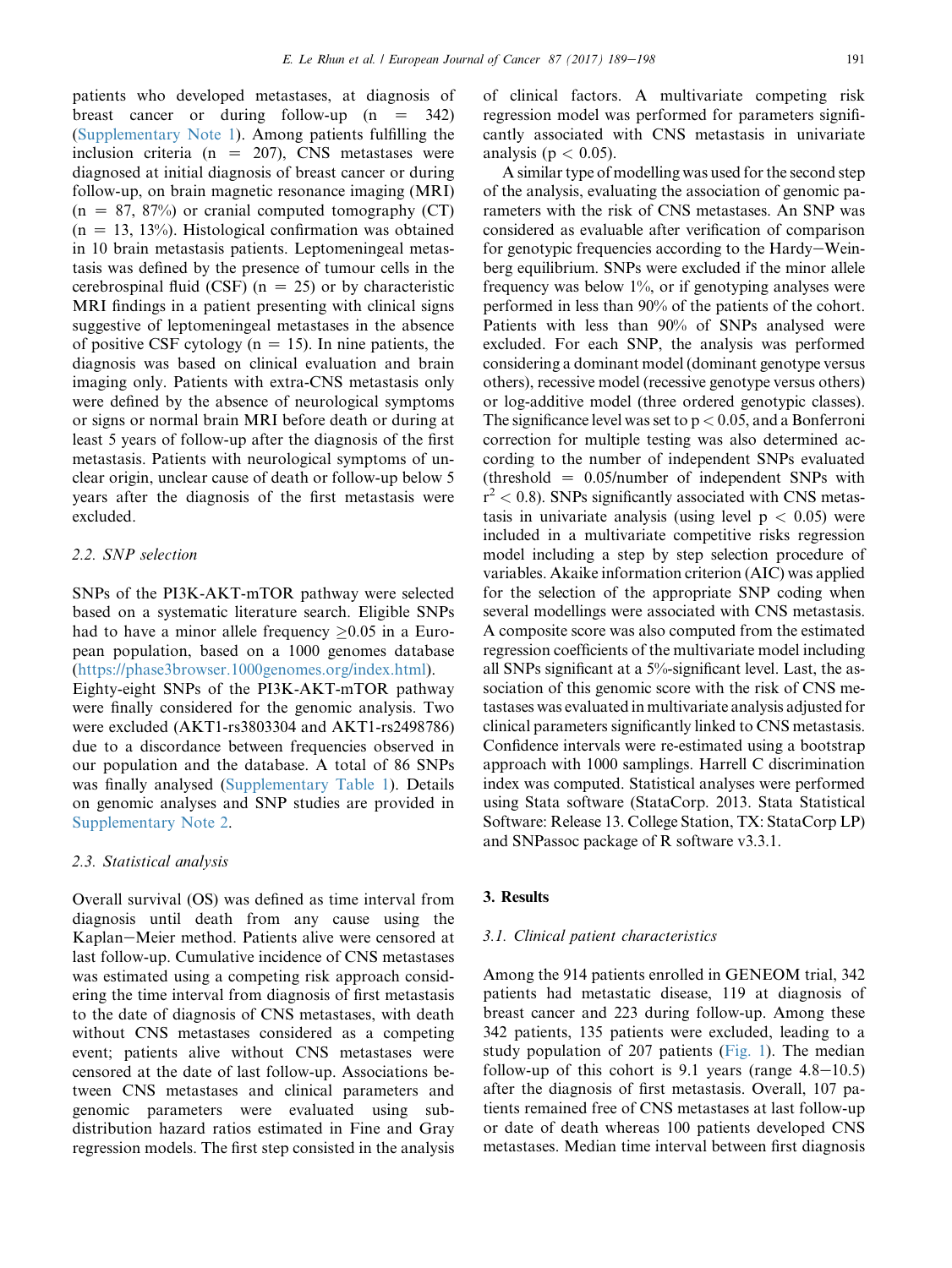<span id="page-3-0"></span>

Fig. 1. CONSORT diagram. Patients with CNS metastases include patients with parenchymal brain or leptomeningeal metastasis, patients without CNS metastases are defined as patients with extracerebral metastases without any neurological symptoms or signs, with normal brain MRI before death or during 5-years follow-up after diagnosis of first metastasis.

of metastasis and first diagnosis of brain metastasis was 1.4 years  $(0-8.4)$ ; it was 2.1 years between first diagnosis of metastasis and first diagnosis of leptomeningeal metastasis. CNS metastasis was the first metastatic site in eight patients (8%). Treatment of brain metastases included surgery in 10, stereotactic radiotherapy in 14 and whole brain radiotherapy in 51 and pharmacotherapy in 53 patients. Treatment of leptomeningeal disease included intra-cerebrospinal fluid pharmacotherapy in 28, focal radiotherapy in 5 and whole brain radiotherapy in 1, and systemic pharmacotherapy in 29 patients. At last follow-up, 189 patients had died. Median overall survival was  $5.3$  years  $(95\% \text{ CI } 4.5-6.1)$ since breast cancer diagnosis and 2.8 years (95% CI  $2.3-3.3$ ) since first diagnosis of metastasis. Median overall survival after diagnosis of CNS metastasis was 4.7 months  $(95\% \text{ CI: } 3.6-6.4)$  for parenchymal brain metastases patients and 4 months  $(95\% \text{ CI: } 2.3-4.9)$  for leptomeningeal metastases patients (Fig.  $2A-C$ ).

Patient characteristics and association of clinical characteristics with risk of CNS metastases are summarised in [Table 1](#page-5-0). Median age at breast cancer diagnosis was 50 years (range,  $22-79$ ); age was not associated with occurrence of CNS metastasis. A lower time interval between breast cancer diagnosis and diagnosis of first metastasis was associated with an increased risk of CNS metastases whereas histology and Scarff Bloom Richardson scores were not. Cumulative incidence of CNS metastases was higher in patients with hormone receptor-positive and HER2-positive or triple-negative tumours, as well as in patients with peritumoural emboli on univariate and multivariate analysis ([Fig. 2D](#page-4-0) and E). Initial treatment was not associated to the occurrence of CNS metastases (Supplementary Table 2).

#### 3.2. SNP analyses

Of 86 SNPs, three were excluded from analysis: RPS56KB1-rs1292033 for not respecting the Hardy

Weinberg equilibrium, and PI3KCA-rs17849071 and PI3KCA-rs7641889 because 10.1% of patients could not be genotyped for these two SNPs. No SNP had a minority allele frequency below 1%. The genotype of all patients was analysed for more than 90% of SNPs, and thus all patients were included in this analysis. Thus 83 SNPs were finally evaluated (Supplementary Table 1). Univariate analysis showed a significant association at a 5%-alpha level between seven 7 of 83 SNPs and the occurrence of CNS metastasis: AKT1-rs3803304, AKT2-rs3730050, AKT2-rs8100018, PDK1 rs11686903, PDK1-rs11904366, PI3KR1-rs251408 and PI3KR1-rs706716 [\(Table 2](#page-6-0)). After Bonferroni correction (p-value  $\langle 0.00085 \rangle$ , only PI3KR1-rs706716 remained significantly associated with CNS metastasis. For the multivariate analysis including SNPs associated with occurrence of CNS metastasis in univariate analysis at the 5%-alpha level, we excluded AKT2 rs8100018 since it had an identical distribution as AKT2-rs370050 in our population. Multivariate analysis confirmed an association between AKT1 rs3803304 CC, AKT2-rs3730050 AA, PDK1 rs11686903 TT and PI3KR1-rs706716 TT and the occurrence of CNS metastases ([Table 2](#page-6-0), [Fig. 3](#page-7-0)) with similar strength of association. When these 4 SNP were combined into a score, three prognostic groups could be identified: five-year cumulative incidence of CNS metastasis rate were 34.8%, 68.9% and 85.7% for patients with a score of 0 (no risk genotype), 1 (1 risk genotype) and 2 (2 risk genotypes). The score was significantly associated with the occurrence of CNS metastasis, with and without adjustment for the significant clinical parameters, hormone receptor status and HER2 status and peritumoural emboli [\(Table 3\)](#page-7-0). Confidence intervals of subdistribution hazard ratios were re-estimated using a bootstrap approach and were close to the results previously obtained. The C index of Harrell, evaluating the discriminant capacity of the score was  $0.607$  (95% CI:  $0.557-0.657$ ). The interaction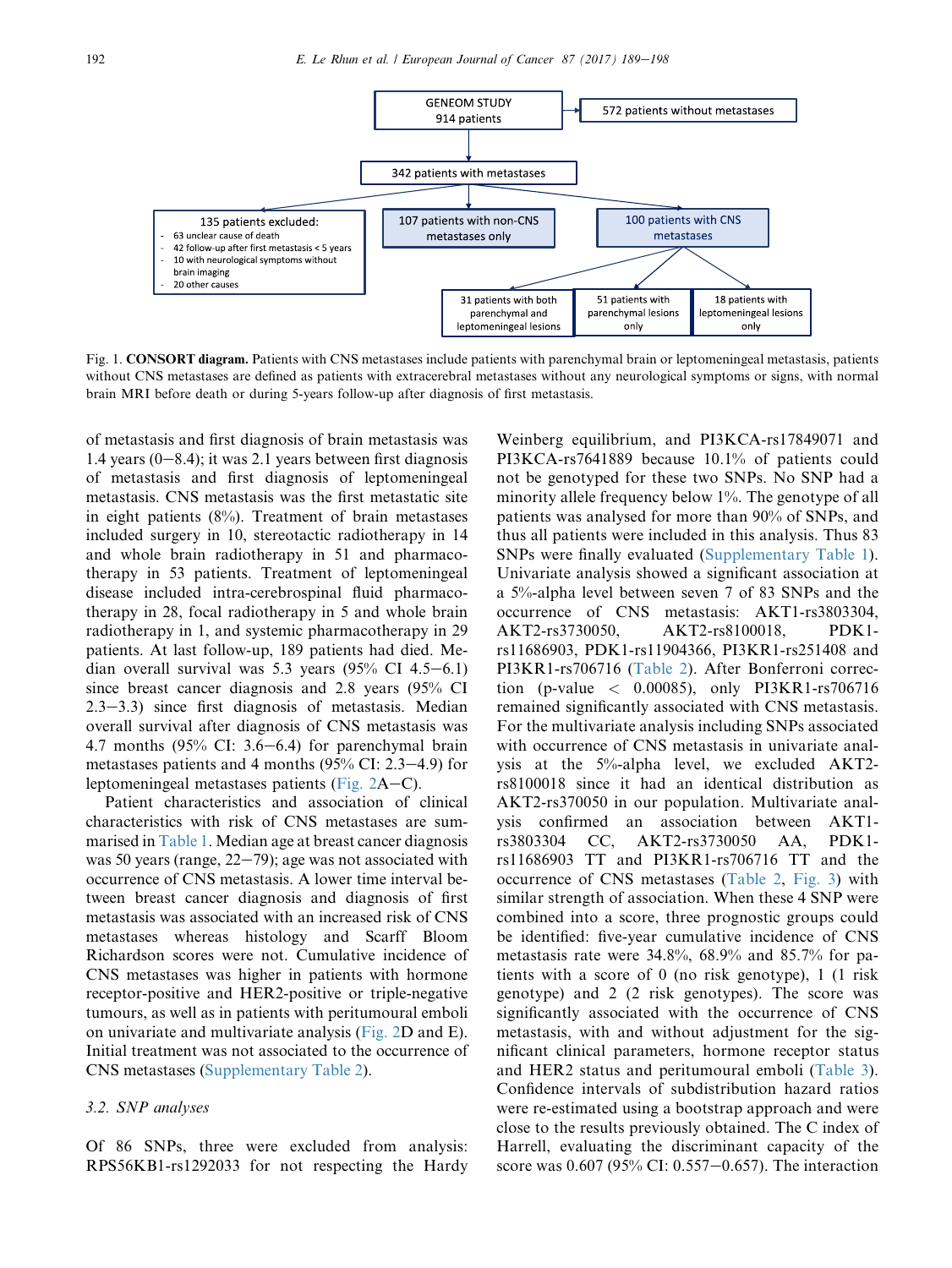<span id="page-4-0"></span>

Fig. 2. Clinical correlates of CNS metastasis and outcome. A, B, C. OS from breast cancer diagnosis (A), first diagnosis of metastasis (B) and CNS metastasis diagnosis (C). D.E. Cumulative incidence of CNS metastasis after the diagnosis of first metastasis by hormonal and HER2 status (D) or absence or presence of tumoural vascular emboli (E).

test between the score and clinical parameters was not significant for both hormone receptors status and HER2 status, and peritumoural emboli (Supplementary Table 3).

#### 4. Discussion

CNS metastases are a frequent and life-threatening complication of metastatic breast cancer that not only limits survival, but induces morbidity and greatly impairs quality of life. The established risk factors of CNS metastasis such as HER2-positive and triple-negative tumour status  $[1,8,9-13]$  $[1,8,9-13]$  $[1,8,9-13]$  were confirmed in the present cohort. Interestingly, we observed that peritumoural emboli were also associated with increased risk of CNS metastasis ([Table 1,](#page-5-0) Fig. 2E). We sought to explore variations of PI3K-AKT-mTOR pathway genes for association with increased risk of CNS metastasis in metastatic breast cancer. AKT1-rs3803304, AKT2 rs3730050, AKT2-rs8100018, PDK1-rs11686903, PDK1-rs11904366, PI3KR1-rs251408 and PI3KR1 rs706716 were associated with risk of CNS metastasis in univariate analysis at a 5% alpha level, however, after Bonferroni correction, only PI3KR1-rs706716 remained significantly associated ([Table 2](#page-6-0)). Multivariate analysis confirmed associations between AKT1 rs3803304, AKT2-rs3730050, PDK1-rs11686903 and PI3KR1-rs706716, and the risk of CNS metastasis. The risk was at least double for patients with AKT1rs3803304 (CC), AKT2-rs3730050 (AA), PDK1 rs11686903 (TT) and PI3KR1-rs706716 (TT). The combination of SNP into a score enhanced the predictive power ([Table 3\)](#page-7-0).

None of these SNPs has previously been reported in studies on CNS metastases or breast cancer. PI3KR1 rs706716 and PDK1-rs11686903 have not been associated with other diseases. AKT1-rs3803304 was associated with a lower risk of death in 45 patients with recurrent or initially metastatic head and neck squamous cell carcinoma [\[32\]](#page-9-0) and a better response to treatment was associated with this SNP in 45 oesophagealcancer patients with adenocarcinoma or squamous cell carcinoma who had undergone chemoradiotherapy and surgery [\[33\]](#page-9-0). AKT2-rs3730050 was associated with shorter survival in 319 patients with muscle-invasive and metastatic bladder cancer [\[34\]](#page-9-0).

An analysis of 16 SNPs of five genes of the PI3K-AKT-mTOR pathway (PIK3CA, PTEN, AKT1, AKT2, FRAP1) and occurrence of brain metastases in 317 nonsmall cell lung cancer patients showed that AKT1 rs2498804, AKT1-rs2494732 and PIK3CA-rs2699887 increased the risk of brain metastases at 24-months follow-up [\[35\].](#page-9-0) None of these SNPs were identified as at risk of CNS metastases here.

How precisely SNPs in a given pathway modulate course of disease in cancer patients remains to be elucidated. PI3KCA mutations are the most common mutations of the PI3K pathway in breast cancer,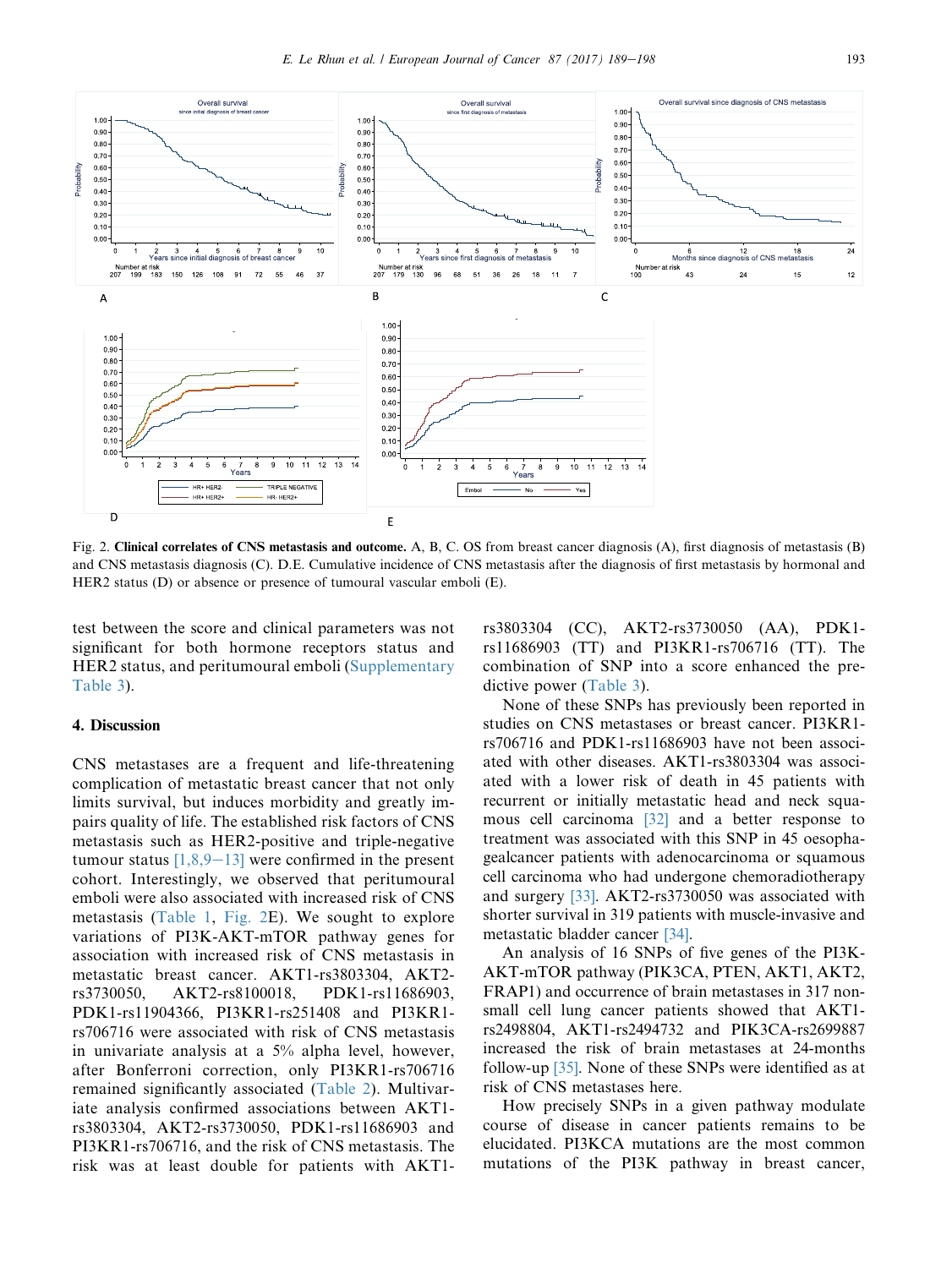# <span id="page-5-0"></span>Table 1

Patient characteristics and association with risk of CNS metastases.

|                                                                                                                                           | $N$ (%)        | 5-year cumulative<br>incidence of CNS | Univariate analysis (clinical<br>factors)        | Multivariate analysis<br>(clinical factors) |                                    |               |
|-------------------------------------------------------------------------------------------------------------------------------------------|----------------|---------------------------------------|--------------------------------------------------|---------------------------------------------|------------------------------------|---------------|
|                                                                                                                                           |                | metastases (95% CI)                   | SHR (95% CI)                                     | p-value                                     | SHR (95% CI)                       | p-value       |
| Age at breast cancer diagnosis (/year)<br>Time between breast cancer diagnosis and<br>first diagnosis of metastasis (/month)<br>Histology |                | $\qquad \qquad -$                     | $0.992(0.976 - 1.010)$<br>$0.994(0.991 - 0.998)$ | 0.39<br>0.007                               | n.a.<br>0.995<br>$(0.989 - 1.000)$ | n.a.<br>0.051 |
| • Infiltrative ductal carcinoma                                                                                                           | $155(75.2\%)$  | $45.1\% (37.2 - 52.8)$                | $\mathbf{1}$                                     |                                             |                                    |               |
| • Infiltrative lobular carcinoma                                                                                                          | 19 $(9.2\%)$   | $21.1\% (6.6 - 41.0)$                 | $0.36(0.13 - 1.001)$                             | 0.06                                        | n.a.                               | n.a.          |
| $\bullet$ Other                                                                                                                           | 32 $(15.5\%)$  | $53.1\%$ $(34.7-68.5)$                | $1.44(0.95 - 2.20)$                              | 0.09                                        | n.a.                               | n.a.          |
| SBR grade                                                                                                                                 |                |                                       |                                                  |                                             |                                    |               |
| $\bullet$ I                                                                                                                               | 14 $(6.8\%)$   | $28.6\%$ $(8.8-52.4)$                 | $\mathbf{1}$                                     |                                             |                                    |               |
| $\bullet$ II                                                                                                                              | 109 (52.7%)    | 43.1% (33.7-52.2)                     | $1.93(0.70 - 5.37)$                              | 0.21                                        | n.a.                               | n.a.          |
| $\bullet$ III                                                                                                                             | 49 (23.7%)     | $59.2\%$ (44.2-71.4)                  | $2.70(0.95 - 7.68)$                              | 0.06                                        | n.a.                               | n.a.          |
| · Other (non-gradable/not available)<br>HR and HER2 status                                                                                | 35 (16.9%)     | $30.4\%$ (13.5-49.3)                  | $1.43(0.44 - 4.62)$                              | 0.55                                        | n.a.                               | n.a.          |
| • Hormone receptor-positive, HER2-negative                                                                                                | $108(56.5\%)$  | $35.2\% (26.3 - 44.2)$                | $\mathbf{1}$                                     |                                             | 1                                  |               |
| • Hormone receptor-positive, HER2-positive                                                                                                | $33(17.3\%)$   | $51.5\%$ $(33.5-66.9)$                | $1.77(1.06-2.96)$                                | 0.028                                       | $1.70(1.03 - 2.79)$ 0.037          |               |
| • Hormonal receptor-negative, HER2-positive                                                                                               | 24 (12.6%)     | 58.3% (36.5-75.0)                     | $1.81(0.98 - 3.33)$                              | 0.057                                       | $1.32(0.63 - 2.75)$ 0.45           |               |
| • Triple-negative                                                                                                                         | $26(13.6\%)$   | $69.2\%$ $(47.8-83.3)$                | $2.54(1.43 - 4.51)$                              | 0.001                                       | $2.10(1.16-3.79)$ 0.014            |               |
| Peritumoural vascular emboli                                                                                                              |                |                                       |                                                  |                                             |                                    |               |
| $\bullet$ No                                                                                                                              | $127(69.8\%)$  | $40.9\%$ $(32.4-49.3)$                | $\mathbf{1}$                                     |                                             | $\mathbf{1}$                       |               |
| $\bullet$ Yes                                                                                                                             | 55 (30.2%)     | $58.2\%$ (44.1-69.9)                  | $1.78(1.18-2.68)$                                | 0.006                                       | $1.83(1.20-2.77)$ 0.005            |               |
| Presence of metastatic sites:                                                                                                             |                |                                       |                                                  |                                             |                                    |               |
| • at diagnosis or within 3 months                                                                                                         |                |                                       |                                                  |                                             |                                    |               |
| • after breast cancer diagnosis                                                                                                           | $71(34.3\%)$   | $40.9\%$ (29.4-51.9)                  | 1                                                |                                             |                                    |               |
| $\bullet$ >3 months after breast cancer diagnosis                                                                                         | 136 $(65.7\%)$ | $45.6\%$ $(37.1 - 53.7)$              | $1.28(0.83 - 1.96)$                              | 0.26                                        | n.a.                               | n.a.          |
| Metastatic sites at first diagnosis of metastases:                                                                                        |                |                                       |                                                  |                                             |                                    |               |
| Bone metastasis                                                                                                                           |                |                                       |                                                  |                                             |                                    |               |
| $\bullet$ No                                                                                                                              | 91 $(44.0\%)$  | $48.5\% (37.8 - 58.1)$                | $\mathbf{1}$                                     |                                             |                                    |               |
| $\bullet$ Yes                                                                                                                             | 116 $(56.0\%)$ | $40.5\%$ $(31.6-49.3)$                | $0.75(0.51 - 1.11)$                              | 0.15                                        | n.a.                               | n.a.          |
| Lung metastasis                                                                                                                           | 141 $(68.1\%)$ |                                       |                                                  |                                             |                                    |               |
| $\bullet$ No                                                                                                                              |                | $41.1\%$ (33.0-49.1)                  | $\mathbf{1}$                                     |                                             |                                    |               |
| $\bullet$ Yes                                                                                                                             | 66 (31.9%)     | $50.0\%$ $(37.5-61.3)$                | $1.30(0.87 - 1.95)$                              | 0.20                                        | n.a.                               | n.a.          |
| Pleura metastasis<br>$\bullet$ No                                                                                                         | 190 $(91.8\%)$ | $43.7\%$ $(36.6-50.6)$                | $\mathbf{1}$                                     |                                             |                                    |               |
| $\bullet$ Yes                                                                                                                             | $17(8.2\%)$    | $47.1\% (23.0 - 68.0)$                | $1.08(0.49 - 2.39)$                              | 0.85                                        | n.a.                               | n.a.          |
| Mediastinum metastasis                                                                                                                    |                |                                       |                                                  |                                             |                                    |               |
| $\bullet$ No                                                                                                                              | $156(75.4\%)$  | 43.0% (35.1-50.5)                     | $\mathbf{1}$                                     |                                             |                                    |               |
| $\bullet$ Yes                                                                                                                             | 51 $(24.6\%)$  | $47.1\% (33.0 - 59.9)$                | $1.13(0.72 - 1.78)$                              | 0.58                                        | n.a.                               | n.a.          |
| Liver metastasis                                                                                                                          |                |                                       |                                                  |                                             |                                    |               |
| $\bullet$ No                                                                                                                              |                | $121 (58.5\%)$ $41.3\% (32.5-49.9)$   | 1                                                |                                             |                                    |               |
| $\bullet$ Yes                                                                                                                             | 86 (41.5%)     | $47.7\%$ $(36.8 - 57.7)$              | $1.14(0.77-1.70)$                                | 0.51                                        | n.a.                               | n.a.          |
| Peritoneum metastasis                                                                                                                     |                |                                       |                                                  |                                             |                                    |               |
| $\bullet$ No                                                                                                                              | 199 (96.1%)    | $44.7\%$ $(37.7-51.5)$                | $\mathbf{1}$                                     |                                             |                                    |               |
| $\bullet$ Yes                                                                                                                             | $8(3.9\%)$     | $25.0\%$ $(3.7-55.8)$                 | $0.50(0.10-2.18)$                                | 0.33                                        | n.a.                               | n.a.          |
| Cutaneous metastasis                                                                                                                      |                |                                       |                                                  |                                             |                                    |               |
| $\bullet$ No                                                                                                                              | 178 $(86.0\%)$ | 42.7% (35.4-49.8)                     | $\mathbf{1}$                                     |                                             |                                    |               |
| $\bullet$ Yes                                                                                                                             | 29 (14.0%)     | $51.7\%$ $(32.5-67.9)$                | $1.27(0.74 - 2.18)$                              | 0.38                                        | n.a.                               | n.a.          |
| Loco-regional metastasis                                                                                                                  |                |                                       |                                                  |                                             |                                    |               |
| $\bullet$ No                                                                                                                              | $117(56.5\%)$  | $38.5\%$ (29.7-47.2)                  | $\mathbf{1}$                                     |                                             |                                    |               |
| $\bullet$ Yes                                                                                                                             | 90 $(43.5\%)$  | $51.1\%$ (40.4-60.9)                  | $1.35(0.92 - 2.00)$                              | 0.13                                        | n.a.                               | n.a.          |
| Other metastasis                                                                                                                          |                |                                       |                                                  |                                             |                                    |               |
| $\bullet$ No                                                                                                                              | 185 $(89.4\%)$ | $42.2\%$ $(35.0-49.2)$                | $\mathbf{1}$                                     |                                             |                                    |               |
| $\bullet$ Yes                                                                                                                             | 22 $(10.6\%)$  | $59.1\%$ (36.1-76.2)                  | $1.72(0.88 - 3.33)$                              | 0.11                                        | n.a.                               | n.a.          |

CNS: central nervous system; SBR: Scarff Bloom Richardson.

SHR: subdistribution hazard ratio estimated in Fine and Gray model.

Multivariate analysis included: HR and HER2 status, peritumoural vascular emboli, time between breast cancer diagnosis and first diagnosis of metastasis.

n.a.: not applicable because not included in multivariate regression model ( $p > 0.05$  in univariate analysis).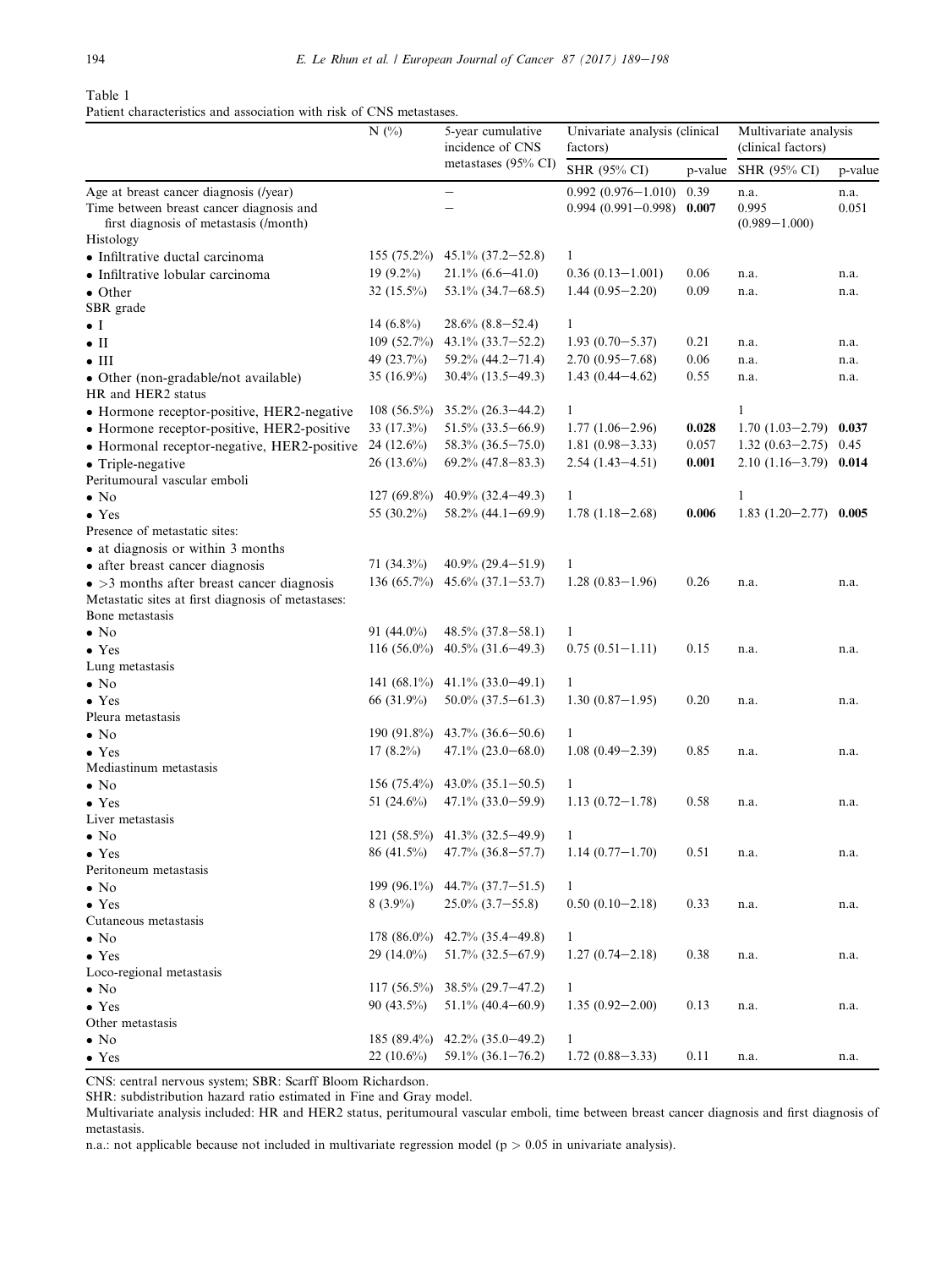<span id="page-6-0"></span>Table 2

Association between SNP and CNS metastases in univariate analysis, after Bonferroni correction, and in multivariate analysis, for the 7 SNP with p-values < 0.05 on univariate analysis.

| <b>SNP</b>              | N   | 5-year cumulative<br>incidence of CNS<br>metastases (95% CI) | Univariate analysis (SNP)  |             |           |                                                          | Multivariate analysis (SNP) |                         |         |
|-------------------------|-----|--------------------------------------------------------------|----------------------------|-------------|-----------|----------------------------------------------------------|-----------------------------|-------------------------|---------|
|                         |     |                                                              | <b>SHR (95% CI)</b>        | p-value AIC |           | Significance After<br>Bonferroni correction<br>(0.00085) | coefficient                 | Regression SHR (95% CI) | p-value |
| <b>AKT1 - RS3803304</b> |     |                                                              |                            |             |           |                                                          |                             |                         |         |
| $CG-GG$                 | 198 | $42.9\%$ $(36.0-49.7)$                                       | 1                          |             |           |                                                          |                             | 1                       |         |
| CC (recessive)          | 9   | $66.7\%$ $(28.2 - 87.8)$                                     | $2.17(1.06-4.42)$ 0.033    |             | 1003.0 NS |                                                          | 1.00                        | $2.72(1.30-5.68)$ 0.008 |         |
| <b>AKT2 - RS3730050</b> |     |                                                              |                            |             |           |                                                          |                             |                         |         |
| $AG-GG$                 | 189 | $41.8\%$ (34.7-48.7)                                         | 1                          |             |           |                                                          |                             | $\mathbf{1}$            |         |
| AA (recessive)          | 18  | $66.7\%$ $(40.4 - 83.4)$                                     | $2.07(1.06-4.02)$ 0.033    |             | 1001.5 NS |                                                          | 0.73                        | $2.06(1.03-4.14)$ 0.041 |         |
| $AKT2 - RS8100018$      |     |                                                              |                            |             |           |                                                          |                             |                         |         |
| $CG-GG$                 | 189 | $41.8\%$ (34.7-48.7)                                         | 1                          |             |           |                                                          |                             |                         |         |
| CC (recessive)          | 18  | $66.7\%$ $(40.4-83.4)$                                       | $2.07(1.06-4.02)$ 0.033    |             | 1001.5 NS |                                                          | ND                          |                         |         |
| $PDK1 - RS11686903$     |     |                                                              |                            |             |           |                                                          |                             |                         |         |
| CC-CT                   |     | $184$ 40.2% (33.1-47.2)                                      | 1                          |             |           |                                                          |                             | 1                       |         |
| TT (recessive)          | 23  | $73.9\%$ $(50.9-87.3)$                                       | $2.35(1.37-4.02)$ 0.002    |             | 997.7     | <b>NS</b>                                                | 0.87                        | $2.38(1.40-4.05)$ 0.001 |         |
| Log-additive:           |     |                                                              | $1.57(1.13-2.18)$ 0.007    |             | 998.3     | <b>NS</b>                                                |                             |                         |         |
| CC                      | 75  | $36.0\%$ $(25.3 - 46.8)$                                     |                            |             |           |                                                          |                             |                         |         |
| <b>CT</b>               | 109 | $43.1\%$ $(33.7-52.2)$                                       |                            |             |           |                                                          |                             |                         |         |
| <b>TT</b>               | 23  | $73.9\%$ $(50.9-87.3)$                                       |                            |             |           |                                                          |                             |                         |         |
| PDK1 - RS11904366       |     |                                                              |                            |             |           |                                                          |                             |                         |         |
| GT-TT                   | 68  | $32.4\% (21.7 - 43.5)$                                       | 1                          |             |           |                                                          |                             |                         |         |
| GG (dominant) 139       |     | $49.6\%$ $(41.1 - 57.6)$                                     | $1.67(1.06-2.63)$ 0.028    |             | 1000.8    | NS                                                       | $NS^*$                      |                         |         |
| Log-additive:           |     |                                                              | $1.57(1.04-2.39)$ 0.033    |             | 1000.9 NS |                                                          |                             |                         |         |
| GG                      | 139 | $49.6\%$ $(41.1-57.6)$                                       |                            |             |           |                                                          |                             |                         |         |
| GT                      | 62  | 33.9% (22.5-45.6)                                            |                            |             |           |                                                          |                             |                         |         |
| <b>TT</b>               | 6   | $16.7\% (0.8 - 51.7)$                                        |                            |             |           |                                                          |                             |                         |         |
| $PI3KR1 - RS251408$     |     |                                                              |                            |             |           |                                                          |                             |                         |         |
| $AA-AG$                 | 173 | $40.5\%$ $(33.1 - 47.7)$                                     | 1                          |             |           |                                                          |                             |                         |         |
| GG (recessive)          | 34  | $61.8\%$ $(43.4 - 75.7)$                                     | $1.62(1.03-2.54)$ 0.035    |             | 1002.5 NS |                                                          | $NS^*$                      |                         |         |
| PI3KR1 - RS706716       |     |                                                              |                            |             |           |                                                          |                             |                         |         |
| CC-CT                   | 198 | $41.9\%$ (35.0–48.7)                                         | 1                          |             |           |                                                          |                             | 1                       |         |
| TT (recessive)          | 9   | $88.9\%$ (43.3–98.4)                                         | $3.16(1.71 - 5.87)$ 0.0003 |             | 999.0     | <sub>S</sub>                                             | 0.88                        | $2.42(1.12-3.25)$ 0.025 |         |

SHR: subdistribution hazard ratio estimated in Fine and Gray model.

Univariate analysis: NS: non-significant, S: significant after Bonferroni correction for multiple testing.

The backward stepwise multivariate regression model included:  $AKT1 - RS3803304$ ,  $AKT2 - RS3730050$ ,  $PDK1-RS11686903$  (as recessive), PDK1-RS11904366 (as dominant), PI3KR1-RS251408, and PI3KR1-RS706716. PDK1-RS11686903 and PDK1-RS11904366 were included as recessive and dominant because of a lower AIC obtained in univariate analysis than with log-additive model.

ND: not done: AKT2 - RS8100018 was not included in multivariate analysis because of its identical distribution with AKT2 - RS3730050 in our population.

NS\*: SNPs that were not significant and removed from backward stepwise multivariate regression model (p-value  $= 0.15$  for PDK1 – RS11904366 and p-value =  $0.38$  for PI3KR1 - RS251408).

depending on the subtype of cancer, with the lowest rate in triple-negative breast cancer. The prognostic role of PI3KCA mutations remains controversial, but they tend to be associated with more favourable outcomes [\[28\].](#page-9-0) Other alterations of the PI3K-AKT-mTOR pathway in breast cancer include PI3KR1 mutations (3%), decreased PI3KR1 expression (62%), AKT1 mutations (3%) and overexpression (25.3%), PTEN mutations  $(2-12.5\%)$ , and PTEN loss  $(28\%)$  [\[20,28,36\]](#page-9-0). An alteration of at least one parameter of PI3K pathway has been reported in 72% of tumours [\[36\]](#page-9-0). Among 52 breast cancer brain metastases and 12 matched primary breast cancers, expression of p-AKT and p-S6, and lack of PTEN expression were found in 75%, 69% and 25% of brain metastases. Concordance rates between primary tumour and brain metastases were 67% for p-AKT expression, 58% for p-S6 expression and 83% for PTEN [\[30\].](#page-9-0) Given this high prevalence of pathway mutations, it is conceivable that SNPs modulate tumour cell-intrinsic behaviour. Yet, it cannot be excluded that the SNPs also determine how the host's microenvironment interacts with metastatic tumour cells.

Limitations of this study include the lack of an appropriate validation cohort and the lack of systematic prospective patient assessment for CNS metastasis. A separate analysis for patients with parenchymal brain metastases as opposed to leptomeningeal metastases would have been interesting, but was not feasible for lack of statistical power. Still, our results support the notion that the identification of risk factors for CNS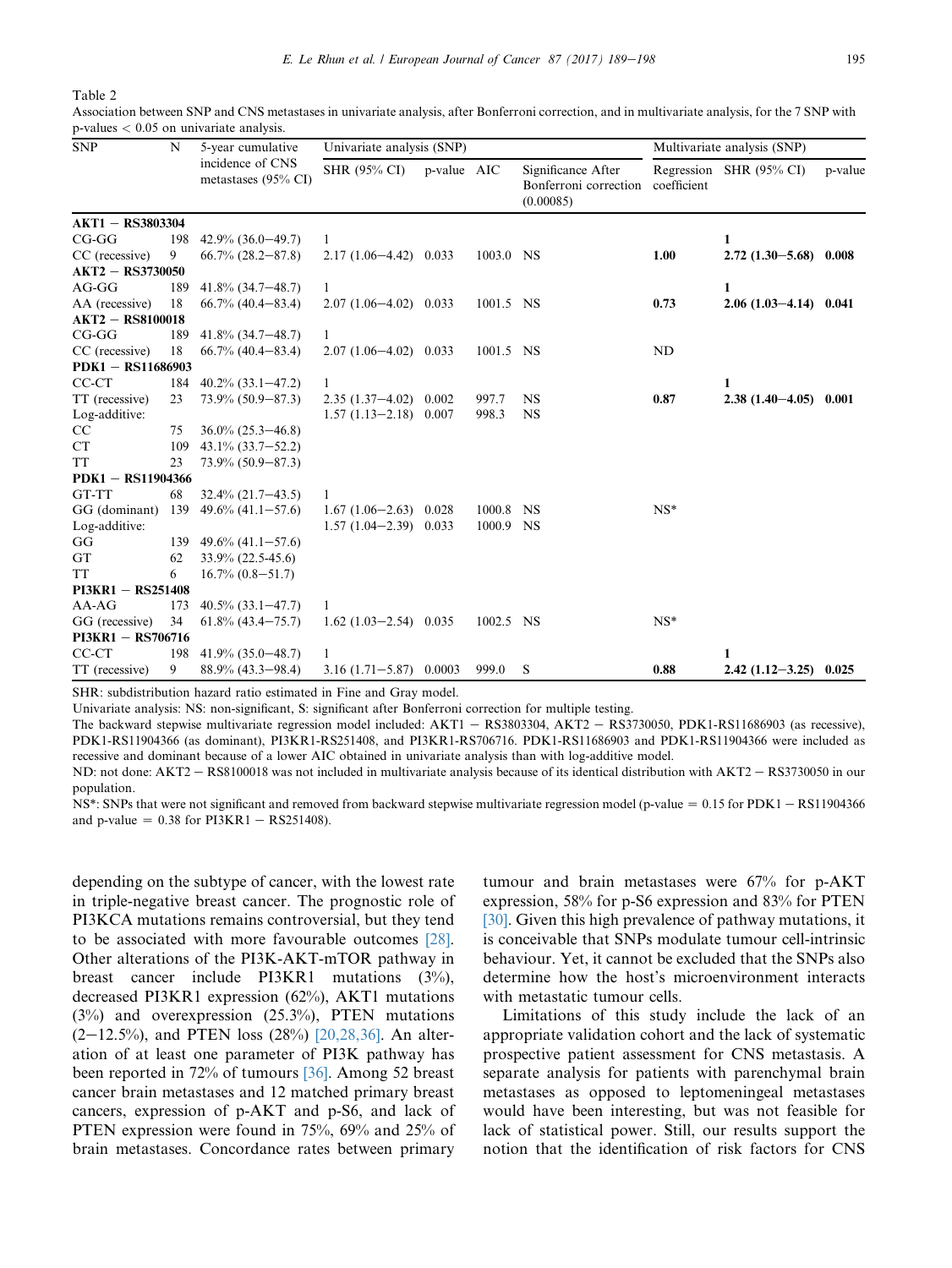<span id="page-7-0"></span>

Fig. 3. SNP linked to CNS metastasis. Cumulative incidence of CNS metastases after diagnosis of first metastasis for SNP significantly associated with CNS metastases on multivariate analysis. A: AKT1-RS3803304, B: PDK1-RS11686903, C: AKT2-RS370050, D: PI3KR1- RS706716, E: score.

# Table 3

| Combination of SNP and score. |
|-------------------------------|
|-------------------------------|

|                                               | Number | 5-year<br>of patients cumulative<br>incidence of<br>CNS metastases<br>$(95\% \text{ CI})$ | Original hazard ratio             |       |                                                                                     |             | Bootstrap analysis      |       |                                                                                        |         |
|-----------------------------------------------|--------|-------------------------------------------------------------------------------------------|-----------------------------------|-------|-------------------------------------------------------------------------------------|-------------|-------------------------|-------|----------------------------------------------------------------------------------------|---------|
|                                               |        |                                                                                           | <b>SHR</b><br>$(95\% \text{ CI})$ |       | p-value SHR $(95\% \text{ CI})$<br>adjusted for<br>clinical parameters <sup>a</sup> | p-value SHR | $(95\% \text{ CI})$     |       | p-value SHR $(95\% \text{ CI})$<br>adjusted for<br>clinical<br>parameters <sup>a</sup> | p-value |
| <b>SCORE 0</b>                                | 155    | $34.8\%$ $(27.4-42.3)$ 1                                                                  |                                   |       |                                                                                     |             |                         |       |                                                                                        |         |
| <b>SCORE 1</b>                                | 45     | $68.9\%$ $(53.2-80.3)$ 2.55                                                               | $(1.65 - 3.94)$                   |       | $\langle 0.001 \; 2.07 \; (1.30 - 3.30) \;$                                         | 0.002       | 2.55<br>$(1.60 - 4.07)$ |       | $\langle 0.001 \; 2.07 \; (1.26 - 3.42) \; 0.004 \; \rangle$                           |         |
| <b>SCORE 2</b>                                |        | $85.7\%$ (33.4-97.9) 4.62                                                                 | $(1.82 - 11.7)$                   | 0.001 | $3.82(1.39 - 10.5)$                                                                 | 0.009       | 4.62<br>$(1.53 - 13.9)$ | 0.007 | $3.82(0.40-36.9)$ 0.25                                                                 |         |
| <b>SCORE</b><br><i>(continuous)</i><br>value) |        |                                                                                           | 2.32<br>$(1.64 - 3.30)$           |       | $\langle 0.001 \; 2.01 \; (1.37 - 2.95) \;$                                         | ${<}0.001$  | 2.32<br>$(1.61 - 3.36)$ |       | $\leq 0.001$ 2.01 (1.34-3.03) 0.001                                                    |         |

SHR: Subdistribution hazard ratio estimated in Fine and Gray model.

<sup>a</sup> Adjustment for oestrogen and progesterone receptors, HER2 status, peritumoural emboli.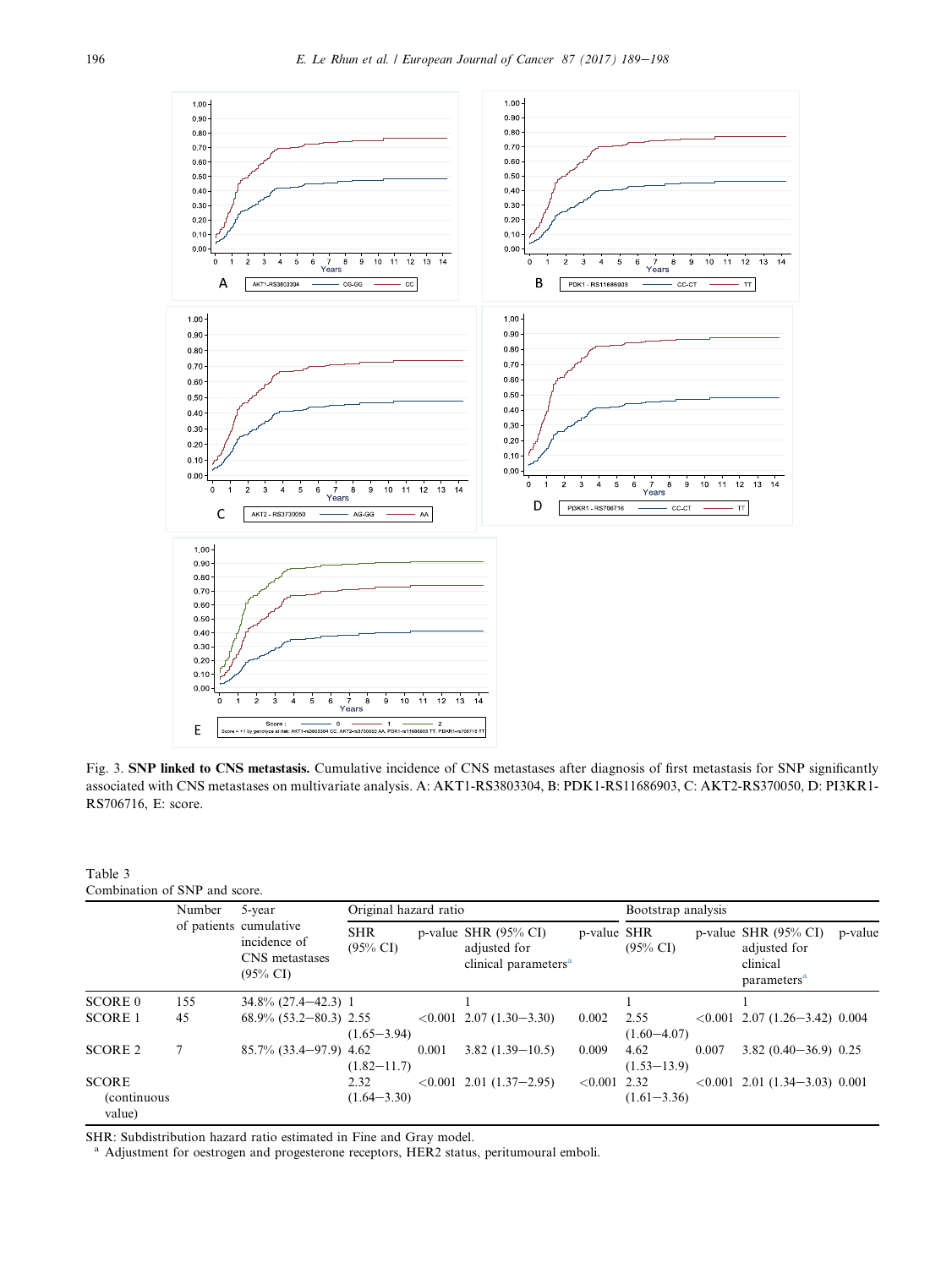<span id="page-8-0"></span>metastasis may enable screening and earlier detection when numerous therapeutic options are still available, with the consequences of limiting neurological impairment and preserving quality of life longer. Such risk profiles may also facilitate the development of new strategies of prevention in populations at risk.

#### Funding

This work was supported by the Breast Cancer Research Fund of Oscar Lambret Cancer Center.

# Acknowledgement

We thank Sameh Beldi for data collection, Jean-Pierre Meurant for data management, Margaux Labroix for data monitoring and Marie Vanseymortier for study coordination assistance.

#### Conflict of interest statement

ELR has received research grants from Mundipharma, Amgen and honoraria for lectures from Mundipharma and Novartis. MP has received research support from Böhringer-Ingelheim, GlaxoSmithKline, Merck Sharp  $\&$ Dome and Roche and honoraria for lectures, consultation or advisory board participation from Bristol-Myers Squibb, Novartis, Gerson Lehrman Group (GLG), CMC Contrast, GlaxoSmithKline, Mundipharma, Roche, Astra Zeneca and AbbVie. MW has received research grants from Acceleron, Actelion, Bayer, Isarna, Merck, Sharp & Dohme, Merck (EMD, Darmstadt), Novocure, OGD2, Piqur and Roche and honoraria for lectures or advisory board participation or consulting from Abbvie, BMS, Celldex, Immunocellular Therapeutics, Magforce, Merck, Sharp & Dohme, Merck (EMD, Darmstadt), Novocure, Pfizer, Roche, Teva and Tocagen. The remaining authors have no conflict of interest to declare.

#### Appendix A. Supplementary data

Supplementary data related to this article can be found at [https://doi.org/10.1016/j.ejca.2017.10.006.](https://doi.org/10.1016/j.ejca.2017.10.006)

#### References

- [1] Kennecke H, Yerushalmi R, Woods R, Cheang MCU, Voduc D, Speers CH, et al. Metastatic behavior of breast cancer subtypes. J Clin Oncol Off J Am Soc Clin Oncol  $2010;28:3271-7$ . [https:](https://doi.org/10.1200/JCO.2009.25.9820) [//doi.org/10.1200/JCO.2009.25.9820.](https://doi.org/10.1200/JCO.2009.25.9820)
- [2] Sperduto PW, Kased N, Roberge D, Xu Z, Shanley R, Luo X, et al. Effect of tumor subtype on survival and the graded prognostic assessment for patients with breast cancer and brain metastases. Int J Radiat Oncol Biol Phys  $2012;82:2111-7$ . [https:](https://doi.org/10.1016/j.ijrobp.2011.02.027) [//doi.org/10.1016/j.ijrobp.2011.02.027](https://doi.org/10.1016/j.ijrobp.2011.02.027).
- [3] Gauthier H, Guilhaume MN, Bidard FC, Pierga JY, Girre V, Cottu PH, et al. Survival of breast cancer patients with meningeal

carcinomatosis. Ann Oncol Off J Eur Soc Med Oncol 2010;21: 2183e7. <https://doi.org/10.1093/annonc/mdq232>.

- [4] Le Rhun E, Taillibert S, Zairi F, Kotecki N, Devos P, Mailliez A, et al. A retrospective case series of 103 consecutive patients with leptomeningeal metastasis and breast cancer. J Neurooncol 2013;113:83-92. [https://doi.org/10.1007/s11060-](https://doi.org/10.1007/s11060-013-1092-8) [013-1092-8.](https://doi.org/10.1007/s11060-013-1092-8)
- [5] Yust-Katz S, Garciarena P, Liu D, Yuan Y, Ibrahim N, Yerushalmi R, et al. Breast cancer and leptomeningeal disease (LMD): hormone receptor status influences time to development of LMD and survival from LMD diagnosis. J Neurooncol 2013; 114:229-35. [https://doi.org/10.1007/s11060-013-1175-6.](https://doi.org/10.1007/s11060-013-1175-6)
- [6] Niwinska A, Rudnicka H, Murawska M. Breast cancer lep tomeningeal metastasis: the results of combined treatment and the comparison of methotrexate and liposomal cytarabine as intracerebrospinal fluid chemotherapy. Clin Breast Cancer 2015;15: 66e72. <https://doi.org/10.1016/j.clbc.2014.07.004>.
- [7] Le Rhun E, Weller M, Brandsma D, Van den Bent M, de Azambuja E, Henriksson R, et al. EANO-ESMO Clinical Practice Guidelines for diagnosis, treatment and follow-up of patients with leptomeningeal metastasis from solid tumours. Ann Oncol Off J Eur Soc Med Oncol 2017;28:iv84-99. [https://doi.org/10.1093/](https://doi.org/10.1093/annonc/mdx221) [annonc/mdx221.](https://doi.org/10.1093/annonc/mdx221)
- [8] Lin NU, Claus E, Sohl J, Razzak AR, Arnaout A, Winer EP. Sites of distant recurrence and clinical outcomes in patients with metastatic triple-negative breast cancer: high incidence of central nervous system metastases. Cancer 2008;113:2638-45. [https:](https://doi.org/10.1002/cncr.23930) [//doi.org/10.1002/cncr.23930](https://doi.org/10.1002/cncr.23930).
- [9] Brufsky AM, Mayer M, Rugo HS, Kaufman PA, Tan-Chiu E, Tripathy D, et al. Central nervous system metastases in patients with HER2-positive metastatic breast cancer: incidence, treatment, and survival in patients from registHER. Clin Cancer Res Off J Am Assoc Cancer Res  $2011;17:4834-43$ . [https:](https://doi.org/10.1158/1078-0432.CCR-10-2962) [//doi.org/10.1158/1078-0432.CCR-10-2962](https://doi.org/10.1158/1078-0432.CCR-10-2962).
- [10] Slimane K, Andre F, Delaloge S, Dunant A, Perez A, Grenier J, et al. Risk factors for brain relapse in patients with metastatic breast cancer. Ann Oncol Off J Eur Soc Med Oncol 2004;15: 1640e4. <https://doi.org/10.1093/annonc/mdh432>.
- [11] Lai R, Dang CT, Malkin MG, Abrey LE. The risk of central nervous system metastases after trastuzumab therapy in patients with breast carcinoma. Cancer 2004;101:810-6. [https://doi.org/](https://doi.org/10.1002/cncr.20418) [10.1002/cncr.20418](https://doi.org/10.1002/cncr.20418).
- [12] Clayton AJ, Danson S, Jolly S, Ryder WDJ, Burt PA, Stewart AL, et al. Incidence of cerebral metastases in patients treated with trastuzumab for metastatic breast cancer. Br J Cancer 2004;91:639-43. <https://doi.org/10.1038/sj.bjc.6601970>.
- [13] Bendell JC, Domchek SM, Burstein HJ, Harris L, Younger J, Kuter I, et al. Central nervous system metastases in women who receive trastuzumab-based therapy for metastatic breast carcinoma. Cancer 2003;97:2972-7. [https://doi.org/10.1002/cncr.11436.](https://doi.org/10.1002/cncr.11436)
- [14] Leyland-Jones B. Human epidermal growth factor receptor 2 positive breast cancer and central nervous system metastases. J Clin Oncol Off J Am Soc Clin Oncol  $2009:27:5278-86$ . [https:](https://doi.org/10.1200/JCO.2008.19.8481) [//doi.org/10.1200/JCO.2008.19.8481.](https://doi.org/10.1200/JCO.2008.19.8481)
- [15] Ahn JH, Lee SH, Kim S, Joo J, Yoo H, Lee SH, et al. Risk for leptomeningeal seeding after resection for brain metastases: implication of tumor location with mode of resection. J Neurosurg 2012;116:984-93. <https://doi.org/10.3171/2012.1.JNS111560>.
- [16] [van der Ree TC, Dippel DW, Avezaat CJ, Sillevis Smitt PA,](http://refhub.elsevier.com/S0959-8049(17)31346-1/sref16) [Vecht CJ, van den Bent MJ. Leptomeningeal metastasis after](http://refhub.elsevier.com/S0959-8049(17)31346-1/sref16) [surgical resection of brain metastases. J Neurol Neurosurg Psy](http://refhub.elsevier.com/S0959-8049(17)31346-1/sref16)[chiatry 1999;66:225](http://refhub.elsevier.com/S0959-8049(17)31346-1/sref16)-[7.](http://refhub.elsevier.com/S0959-8049(17)31346-1/sref16)
- [17] Abouharb S, Ensor J, Loghin ME, Katz R, Moulder SL, Esteva FJ, et al. Leptomeningeal disease and breast cancer: the importance of tumor subtype. Breast Cancer Res Treat 2014;146: 477e86. <https://doi.org/10.1007/s10549-014-3054-z>.
- [18] Köberle B, Koch B, Fischer BM, Hartwig A. Single nucleotide polymorphisms in DNA repair genes and putative cancer risk.